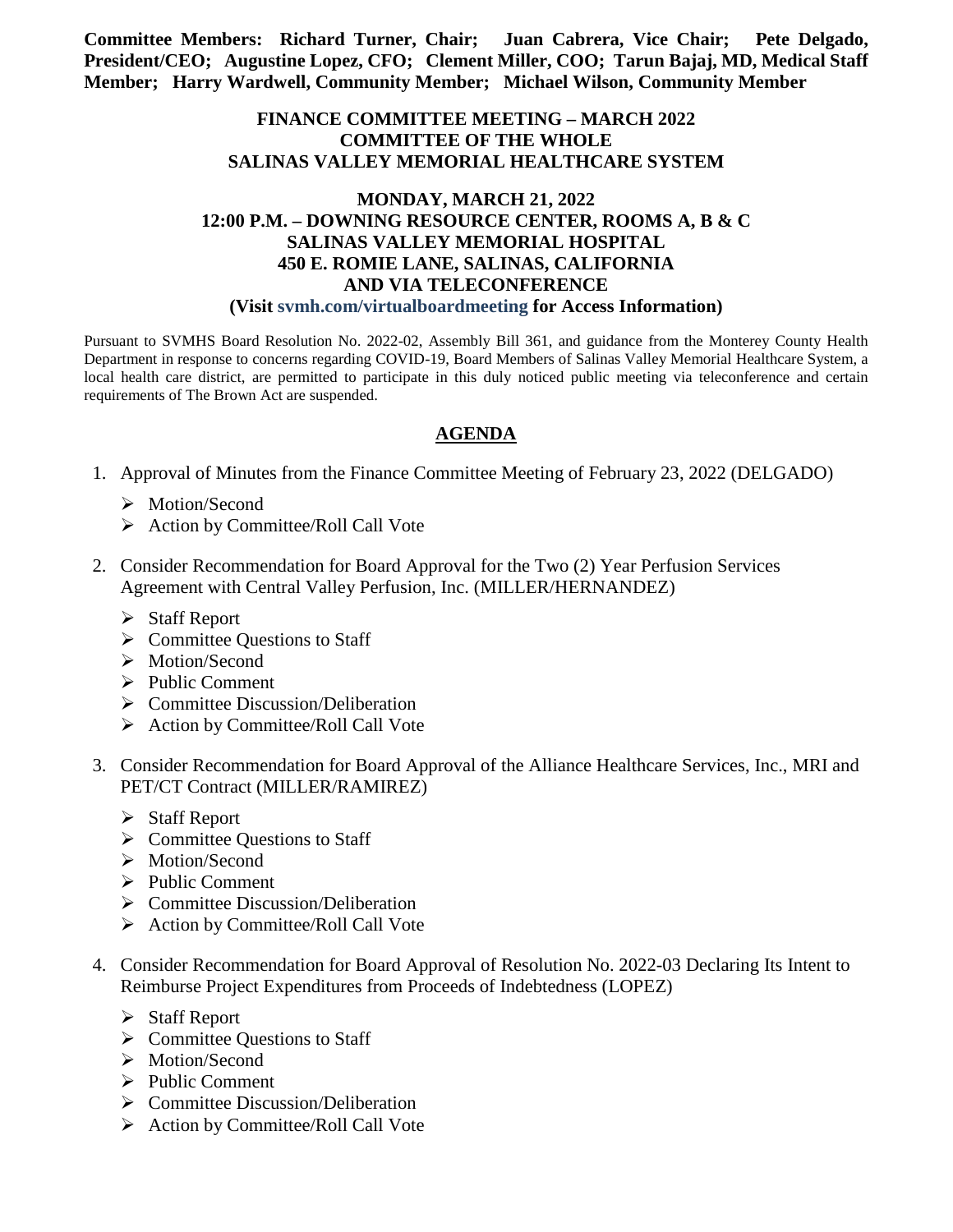- 5. Review Balanced Scorecard January 2022 (LOPEZ)
- 6. Financial And Statistical Review (LOPEZ)
- 7. Closed Session (See Attached Closed Session Sheet information)
- 8. Reconvene Open Session
- 9. Consider Recommendation for Board Approval of Limited Partnership Interest Sale and Purchase Agreement of Vantage Surgery Center, L.P. by and Between STM, LLC and Salinas Valley Memorial Healthcare System (RADNER/RAY)
	- $\triangleright$  Staff Report
	- $\triangleright$  Committee Questions to Staff
	- > Motion/Second
	- $\triangleright$  Public Comment
	- $\triangleright$  Committee Discussion/Deliberation
	- $\triangleright$  Action by Committee/Roll Call Vote
- 10. Public Input

This opportunity is provided for members of the public to make a brief statement, not to exceed three (3) minutes, on issues or concerns within the jurisdiction of this District Board which are not otherwise covered under an item on this agenda.

## 11. Adjournment - The April 2022 Finance Committee Meeting is scheduled for **Monday, April 25, 2022 at 12:00 p.m.**

This Committee meeting may be attended by Board Members who do not sit on this Committee. In the event that a quorum of the entire Board is present, this Committee shall act as a Committee of the Whole. In either case, any item acted upon by the Committee or the Committee of the Whole will require consideration and action by the full Board of Directors as a prerequisite to its legal enactment.

The Committee packet is available at the Committee Meeting, at [www.svmh.com,](http://www.svmh.com/) and in the Human Resources Department of the District. All items appearing on the agenda are subject to action by the Committee.

Requests for a disability related modification or accommodation, including auxiliary aids or services, in order to attend or participate in a meeting should be made to the Executive Assistant during regular business hours at 831-<br>755-0741. Notification received 48 hours before the meeting will enable the District to make reasonable accommodations.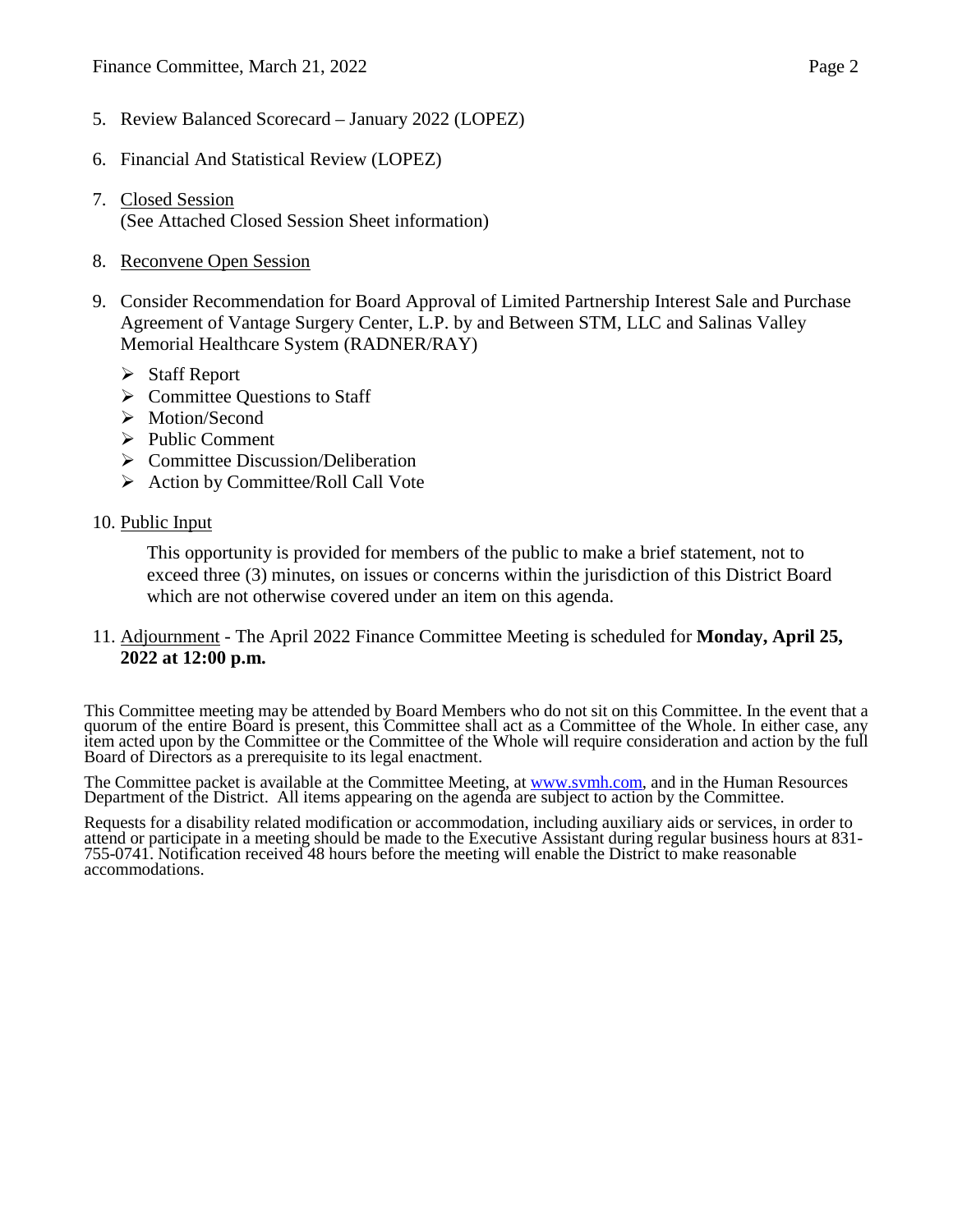### **FINANCE COMMITTEE MEETING OF THE BOARD OF DIRECTORS – COMMITTEE OF THE WHOLE**

### **AGENDA FOR CLOSED SESSION**

Pursuant to California Government Code Section 54954.2 and 54954.5, the board agenda may describe closed session agenda items as provided below. No legislative body or elected official shall be in violation of Section 54954.2 or 54956 if the closed session items are described in substantial compliance with Section 54954.5 of the Government Code.

## **CLOSED SESSION AGENDA ITEMS**

### **[ ] LICENSE/PERMIT DETERMINATION**

(Government Code §54956.7)

**Applicant(s)**: (Specify number of applicants)

# **[ ] CONFERENCE WITH REAL PROPERTY NEGOTIATORS**

(Government Code §54956.8)

**Property:** (Specify street address, or if no street address, the parcel number or other unique reference, of the real property under negotiation):

**Agency negotiator:** (Specify names of negotiators attending the closed session): **Negotiating parties**: (Specify name of party (not agent):

**Under negotiation:** (Specify whether instruction to negotiator will concern price, terms of payment, or both):

# **[ ] CONFERENCE WITH LEGAL COUNSEL-EXISTING LITIGATION**

(Government Code §54956.9(d)(1))

**Name of case:** (Specify by reference to claimant's name, names of parties, case or claim numbers): , or

**Case name unspecified:** (Specify whether disclosure would jeopardize service of process or existing settlement negotiations):

## **[ ] CONFERENCE WITH LEGAL COUNSEL-ANTICIPATED LITIGATION**

(Government Code §54956.9)

Significant exposure to litigation pursuant to Section 54956.9(d)(2) or (3) (Number of potential cases):

Additional information required pursuant to Section 54956.9(e):

Initiation of litigation pursuant to Section 54956.9(d)(4) (Number of potential cases): \_\_\_\_\_\_\_\_\_\_\_\_\_\_\_\_\_\_\_\_\_\_

## **[ ] LIABILITY CLAIMS**

(Government Code §54956.95)

**Claimant:** (Specify name unless unspecified pursuant to Section 54961): **Agency claimed against**: (Specify name):

# **[ ] THREAT TO PUBLIC SERVICES OR FACILITIES**

(Government Code §54957)

**Consultation with**: (Specify name of law enforcement agency and title of officer):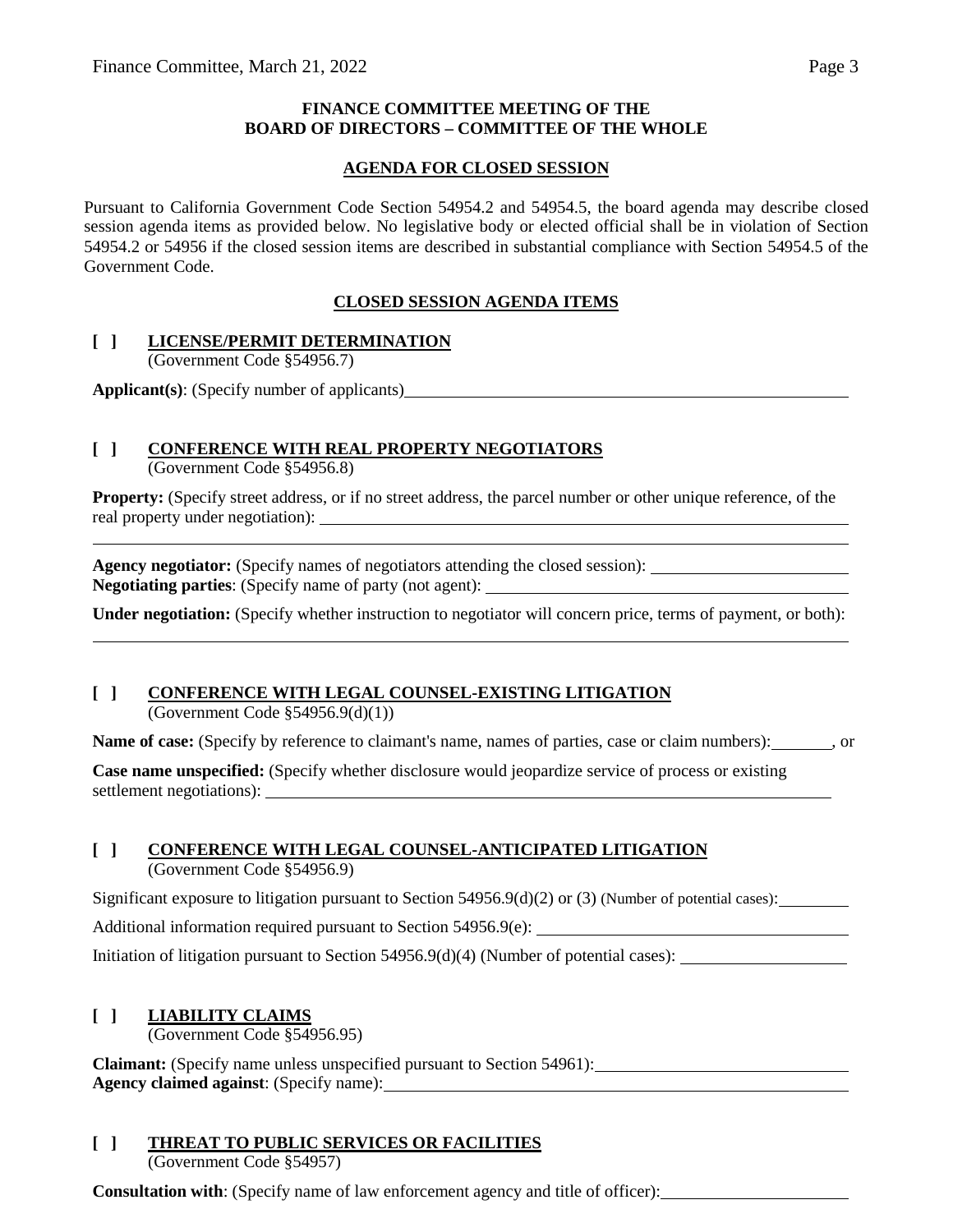## **[ ] PUBLIC EMPLOYEE APPOINTMENT**

(Government Code §54957)

**Title**: (Specify description of position to be filled):

# **[ ] PUBLIC EMPLOYMENT**

(Government Code §54957)

**Title**: (Specify description of position to be filled):

# **[ ] PUBLIC EMPLOYEE PERFORMANCE EVALUATION**

(Government Code §54957)

**Title**: (Specify position title of employee being reviewed):

# **[ ] PUBLIC EMPLOYEE DISCIPLINE/DISMISSAL/RELEASE**

(Government Code §54957)

(No additional information is required in connection with a closed session to consider discipline, dismissal, or release of a public employee. Discipline includes potential reduction of compensation.)

# **[ ] CONFERENCE WITH LABOR NEGOTIATOR**

(Government Code §54957.6)

**Agency designated representative:** (Specify name of designated representatives attending the closed session):

**Employee organization**: (Specify name of organization representing employee or employees in question):

**Unrepresented employee**: (Specify position title of unrepresented employee who is the subject of the negotiations):

# **[ ] CASE REVIEW/PLANNING**

(Government Code §54957.8)

(No additional information is required to consider case review or planning.)

# **[ X ] REPORT INVOLVING TRADE SECRET**

(Government Code §37606 & Health and Safety Code § 32106)

Discussion will concern: (Specify whether discussion will concern proposed new service, program, or facility): Trade Secret, Strategic Planning, Proposed New Programs and Services

**Estimated date of public disclosure**: (Specify month and year): Unknown

# **[ ] HEARINGS/REPORTS**

(Government Code §37624.3 & Health and Safety Code §§1461, 32155)

**Subject matter**: (Specify whether testimony/deliberation will concern staff privileges, report of medical audit committee, or report of quality assurance committee):

, or